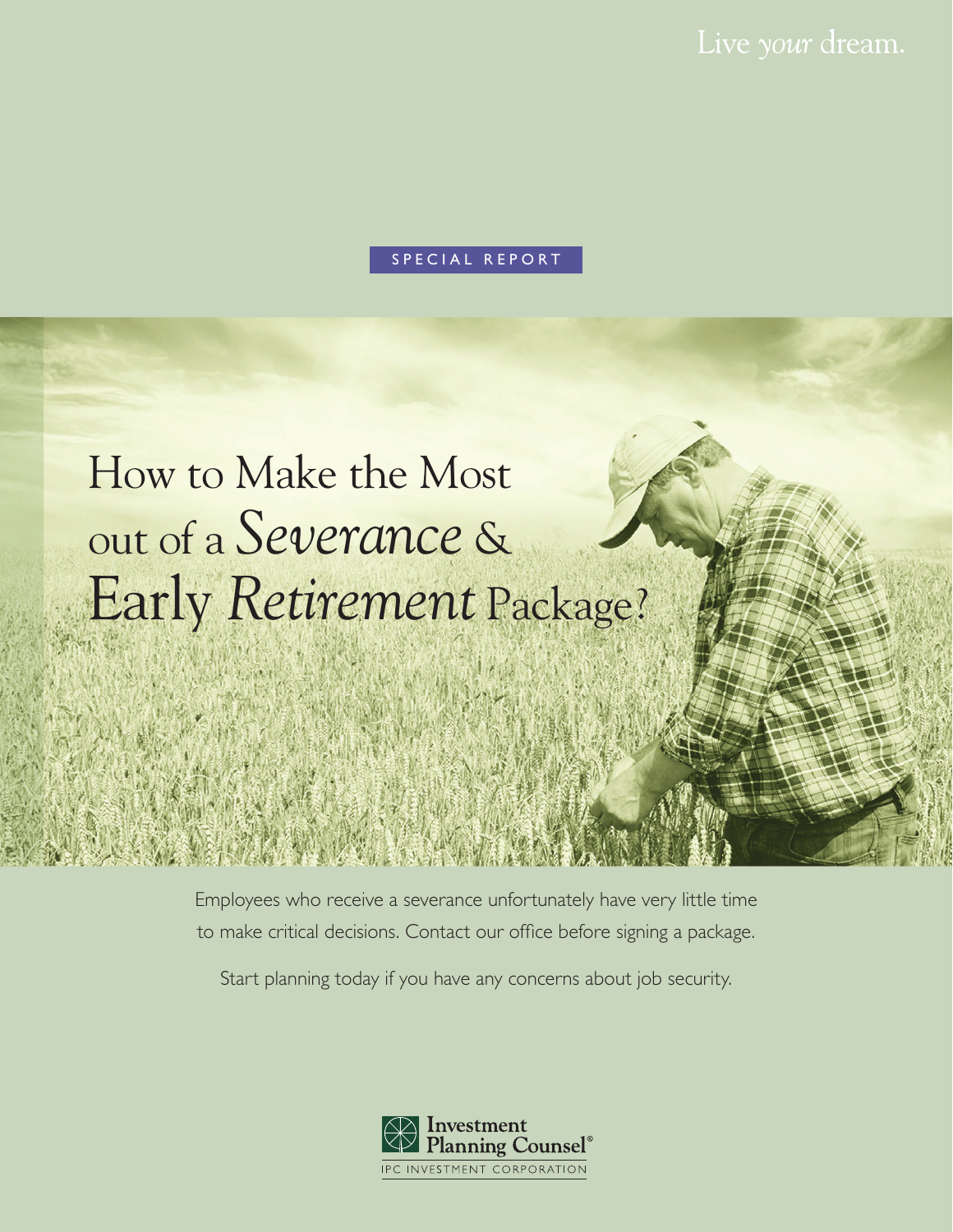# Making the Most of a *Severance* or *Early* Retirement Package

As the economy continues to recover, some companies continue to cut expenses, including payroll. Though you may feel a loss of control, at least initially, there is much you can do to make the best of this involuntary life event.

In fact, the decisions you will need to make in a short period of time could have a profound effect on your financial security and your goals for the future. You may, for example, be given a one-time chance to make a special contribution to your RRSP, enabling you to significantly reduce immediate tax while also enhancing your retirement savings. Of course, going through a severance is not an exercise many people will want to experience. Advice from a professional is a must for anyone in this situation.

This Special Report will help you better understand the components of a severance or early retirement package, as well as the options and considerations related to each. The main components typically include: *a retiring allowance, pension assets, and group benefits.*

Together with the support and advice that our team can provide, this report will guide you toward making sound decisions for your personal circumstances and help you move forward in the next stage of your life with added confidence and peace of mind.

## Retiring Allowance

As part of a severance, you may receive fully taxable termination benefits in lieu of reasonable notice, and possibly a retiring allowance if you have worked for your employer for many years. If you have been with your company since before

#### 1996, you have a one-time opportunity to soften the tax hit.

A retiring allowance is a specific tax term defined as an amount received on or after retirement of an employee in recognition of long service, or in respect of a loss of office or employment. It includes pay for unused sick leave or damages *(such as those paid for wrongful dismissal)*, but excludes pension benefits, amounts for unused vacation and termination payments.

What's special about a retiring allowance is that you may be able to roll over part of the payment to your RRSP on a tax-free basis – without using up existing contribution room. The eligible amount is calculated as:

- *\$2,000 for each calendar year or part year of employment up to but not including 1996 PLUS*
- *an additional \$1,500 for each year or part year of employment before 1989 during which you did not earn benefits in a registered pension plan or deferred profit sharing plan.*

For years worked after 1995, no preferential tax treatment or carry forward is given. However, you can always use your personal RRSP contribution limit to shelter the excess. As an example, suppose you are laid off in 2014 and have worked at the same company since October 1993. You receive a retiring allowance of \$100,000.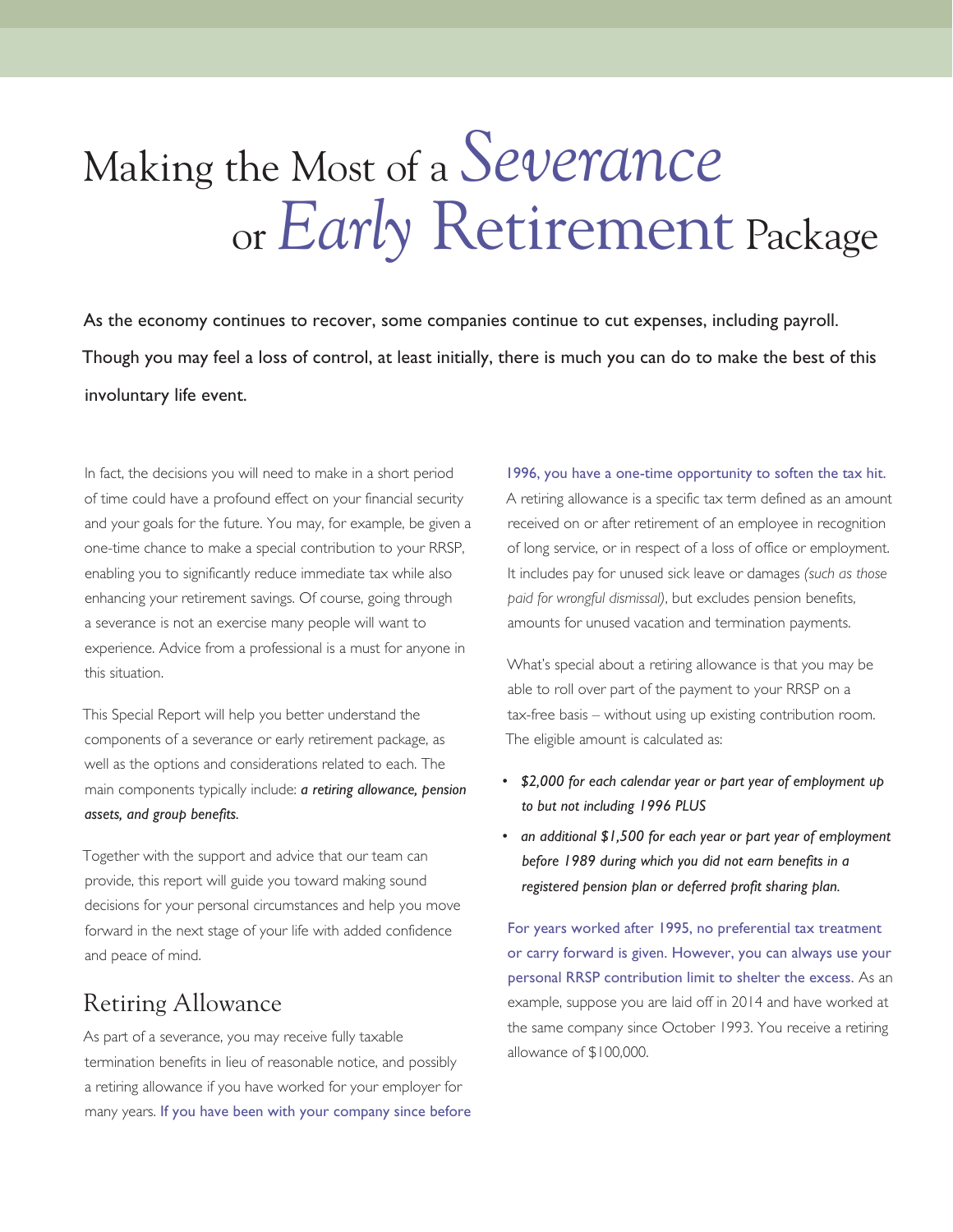#### **Amount of retiring allowance eligible for tax-free rollover to RRSP:**

1993 to 1995 = \$6,000 (3 *years, including 1993, x \$2,000)* **TOTAL = \$6,000**

Let's say you also have \$25,000 in unused RRSP contribution room for 2014. Adding this to your \$6,000 in eligible retiring allowance means you can shelter up to \$31,000 of your \$100,000 allowance *(and possibly more if you receive a pension adjustment reversal, or PAR – see page 3)*. Together we will have to consider the best options for this residual, and the amount you can shelter.

Be sure to ask your employer to transfer your retiring allowance directly to your RRSP so taxes are not withheld on the amount. Otherwise, you will have to wait until after you file your next annual income tax return to get the tax back.

A large cash payment may push you into a higher tax bracket, severely eroding your severance payout. If you have used all allowable RRSP contributions, it is recommended that you consider negotiating with your employer to delay and spread out the payments and related tax consequences. Note that severance payments cannot go longer than three years.

So, for example, if you made \$75,000 in salary up to the time of your termination date and you receive a severance of \$120,000, your total income for the year would be pushed up to \$195,000 – of which a large portion would be taxed at a much higher marginal tax rate.. If instead, you arranged to receive two annual severance payments of about \$60,000 starting the following January, your income for all three years could be kept in a lower tax bracket.

### Pension Assets

Deciding what to do with your pension assets can be an extremely complex matter. Your options will depend on the type of pension plan you have, whether your pension contributions have vested in your name and whether you are at retirement age. If you are a member of a registered pension plan, you will likely have three choices:

- *• keep your pension with your previous employer*
- *• move it to a new employer's pension plan, or*
- *transfer the commuted value of the pension to a Locked-in RRSP or Locked-in Retirement Account and if you are retiring, to a Life Income Fund or Locked-In Registered Income Fund.*

You may receive your company pension benefit as guaranteed monthly payments beginning now, or in the future if you choose a deferred pension. You may have the option of receiving a lump sum, or the commuted value, of this monthly income instead. The decision to take the commuted value or monthly pension is a very serious one, as it cannot be reversed but can have long-term financial implications on you and your family.

We can help you evaluate your options based on a quantitative analysis, as well as qualitative considerations such as willingness to manage your financial affairs, your life expectancy and desire to leave an inheritance. Taking the commuted value may appeal to someone who wishes to leave an estate or whose pension is not indexed to inflation, while the pension may be a good choice for people with few other assets or who value continued health coverage.

If you choose to take the lump sum, your funds can be invested in a balanced portfolio with the help of a professional according to your personal goals, financial situation and comfort with risk

### Can you benefit from a PAR?

If you decide to transfer your pension assets to a locked-in RRSP or Locked-in Retirement Account and you belonged to a defined benefit pension plan, you will be eligible for a pension adjustment reversal (PAR). PAR was created by the federal government to compensate former pension plan members for RRSP room they lost as a result of overstated pension adjustments (PAs). This newly created RRSP room, which is calculated by the plan administrator, will allow you to contribute some of the cash portion of your severance that is not eligible for tax-free rollover to your RRSP and to claim a tax deduction.